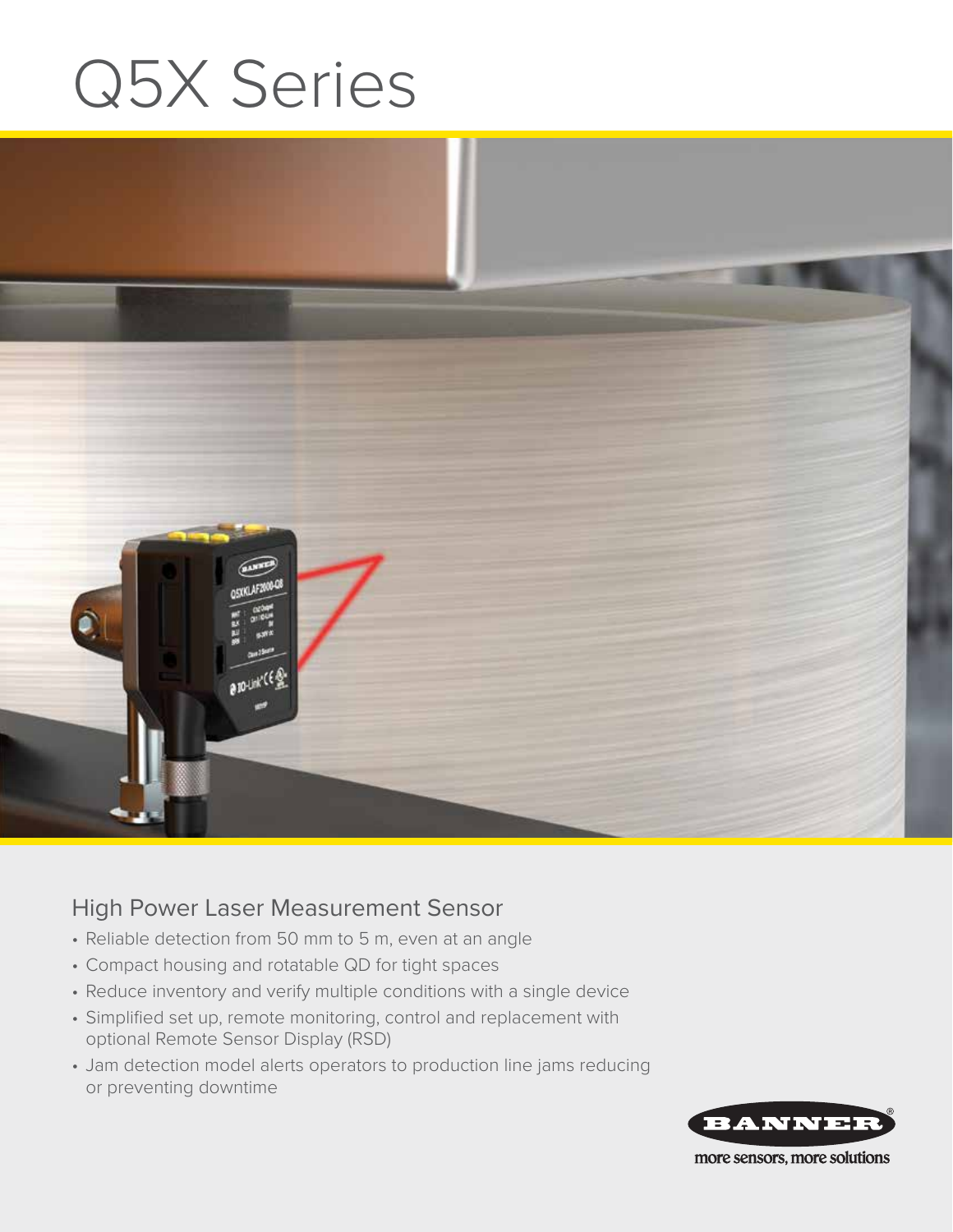# Multi-Purpose Laser Measurement Sensor

Versatile, easy-to-use problem solver.



Protective bracket(s) for use in harsh environments

#### Reliably Detects Challenging Targets



Dynamically adjusted laser power increases output for dark targets or objects at steep or uneven angles, while reducing power for shiny targets, providing accurate measurements across a wide range of challenging targets. A small beam spot minimizes measurement variation across color transitions.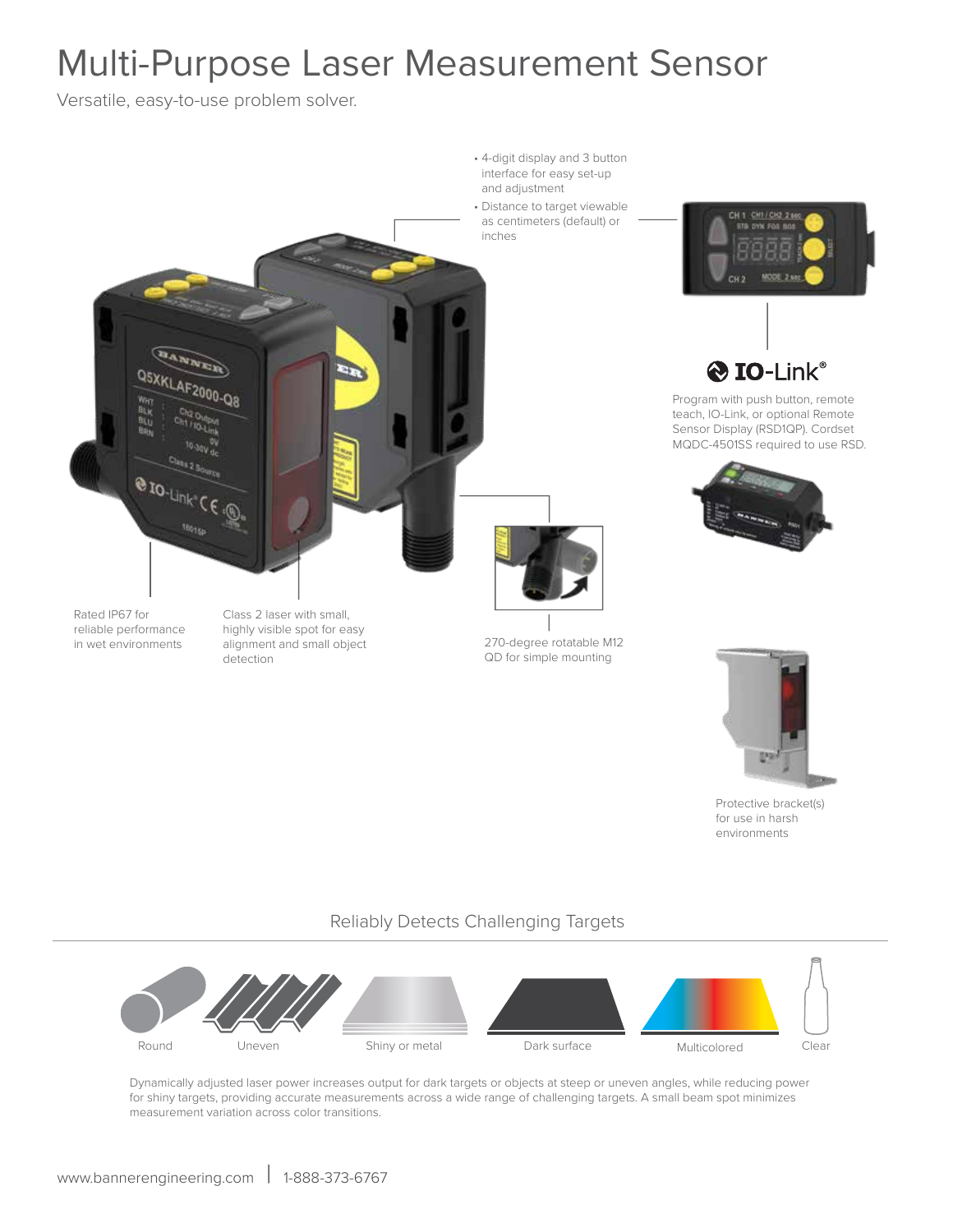#### Minimum Object Separation (MOS)

The minimum distance a target must be from the background to be reliably detected by a sensor. An MOS of 5 mm means the sensor can detect an object that is at least 5 mm from the background.



The 2 m triangulation sensor and

5 m time-of-flight sensor complement each other to solve a wide variety of applications. Triangulation technology is more robust in the near range while time-of-flight is more consistent across the entire range.



#### Triangulation (Short Range/Precise)

Triangulation sensors determine range by the position of the received light on the receiver array.



Excess Gain

Excess gain is a measure of the minimum light energy needed for reliable sensor operation. Higher excess gain allows the sensor to detect darker objects at steeper angles.

The Q5X Series has very high excess gain. To detect the darkest targets, the 5 m

time-of-flight sensor has higher excess gain as you get further away from the sensor compared to the 2m triangulation. Excess gain of 100x means that you can reliably detect an object that only returns 1% of the light reflected off of it – easily detecting black rubber, foam or neoprene.



#### Time-of-Flight (Long Range)

Time of flight sensors derive range from the time it takes light to travel from the sensor to the target and return.



#### Dual Mode: Distance with Intensity to Detect Any Change



Detects intensity changes due to variation in surface finish, tone, or lightness

Extended Range — Presence/Absence



Teach reference to detect changes in contrast, even past the maximum measuring range

Clear Object Detection



Reliably detects transparent objects without the need of a retro reflector

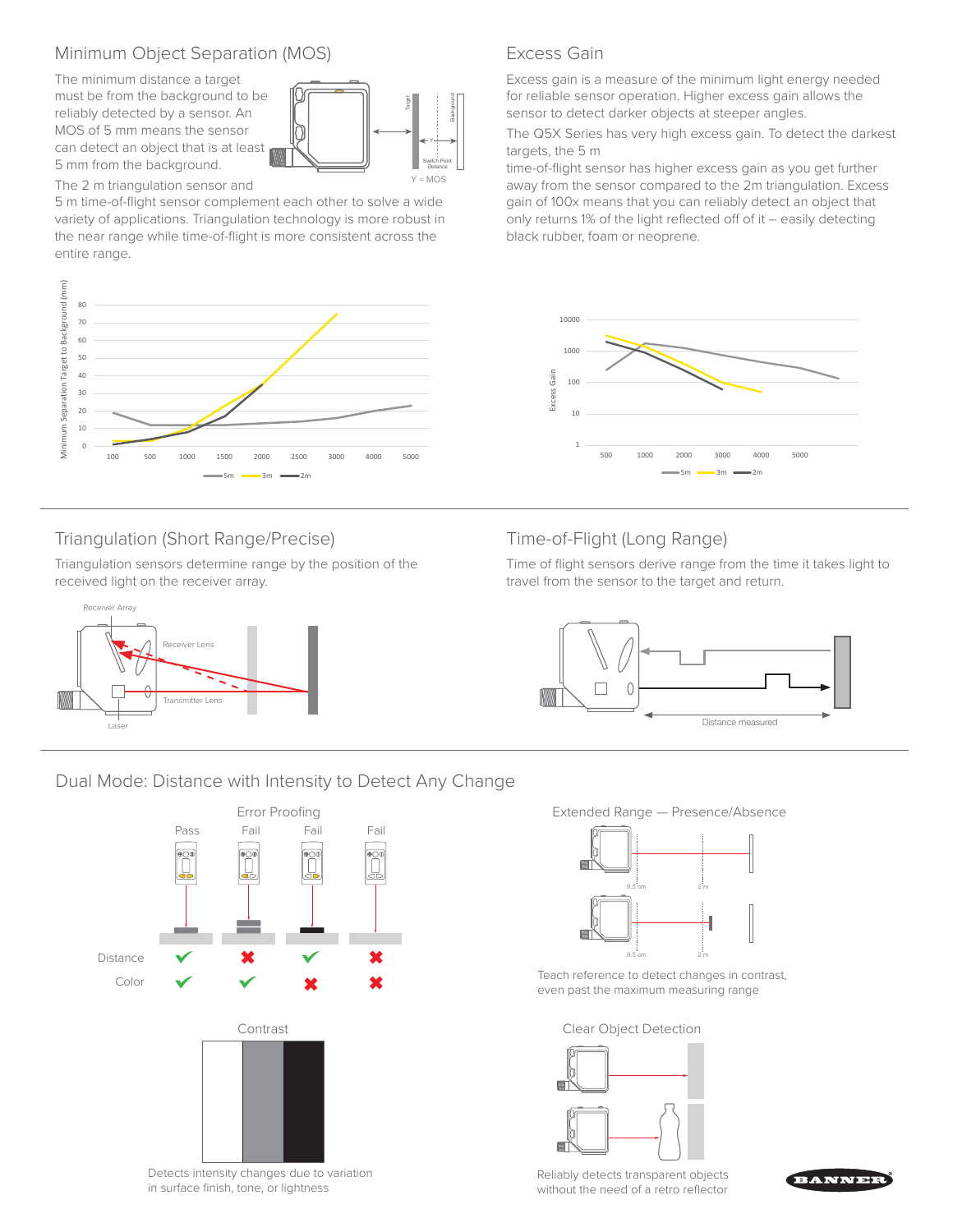

## Metal Stamping Press

#### **Application Challenge**

In metal stamping press applications, metal sheets must be placed and properly indexed on the press before stamping. A solution is needed to verify that a metal sheet is present and that it is positioned correctly on the press to reduce the risk of material waste and/or damage to the press die. Metal parts are reflective, which can be difficult for many sensors to detect, and the background is often a similar color.

#### **Application Solution**

The Q5X sensor can both verify part presence and ensure that parts are properly indexed by verifying the leading edge of the material in the press. In addition, the Q5X can reliably detect shiny objects even at an acute angle. With background suppression, the sensor can ignore anything located beyond the cutoff point. Furthermore, with a range of up to 5 m, the Q5X can be mounted safely outside of the harsh process environment, reducing the risk of damage to the sensor, which saves replacement and maintenance costs.



#### Shiny Target Applications

- Powertrain and Suspension Assembly
- End Effector Part Detection in Rack
- Part-in-Place
	- Motion Complete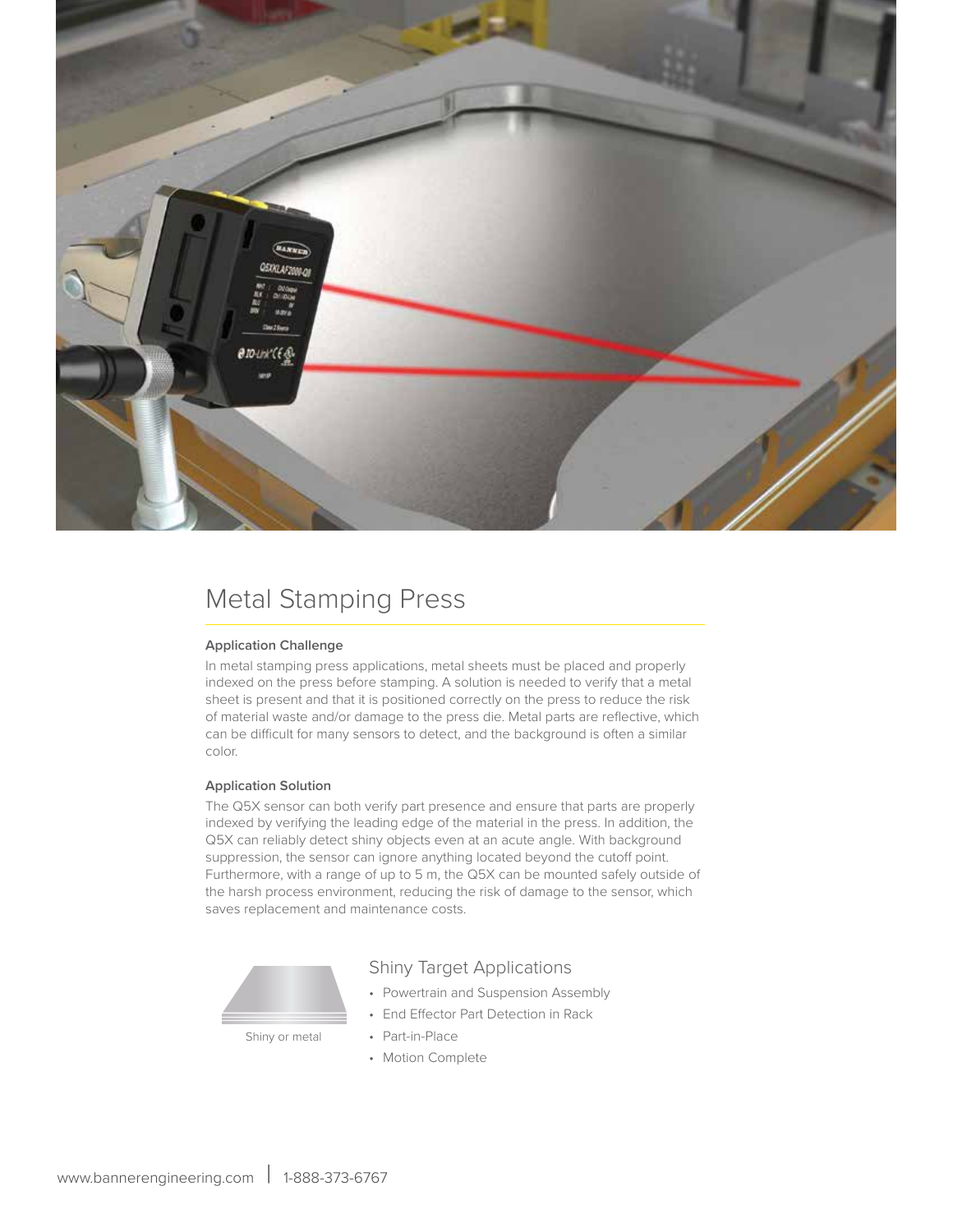

# Clear Bottle Detection

#### **Application Challenge**

When bottles are removed from a depalletizer, the bottles are swept off the pallet by a sweeper arm, layer by layer. The bottles then move into a single file and continue downstream. It is important to monitor the bottles in the staging area to make sure that they have moved on before another layer is swept onto the conveyor. The unstable signal from the moving bottles and low contrast objects can be challenging for sensors to reliably detect.

#### **Application Solution**

The Q5X background suppression sensor detects when the staging area is clear of bottles, and the system is ready for the next layer of containers. The integral timing logic on the Q5X filters out any small gaps between objects as they move in a cluster. In dual teach mode—which measures both distance and light intensity the Q5X can reliably detect the presence of clear bottles without the risk of double counting.

Clear Target Applications

- Glass & Plastic Bottles and Jars
	- Precise Edge Detection
- Counting stable output with no double count
- Clear Tray
	- Stack Height
- Shrink Wrap

Clear

- Roll Diameter
- Detection

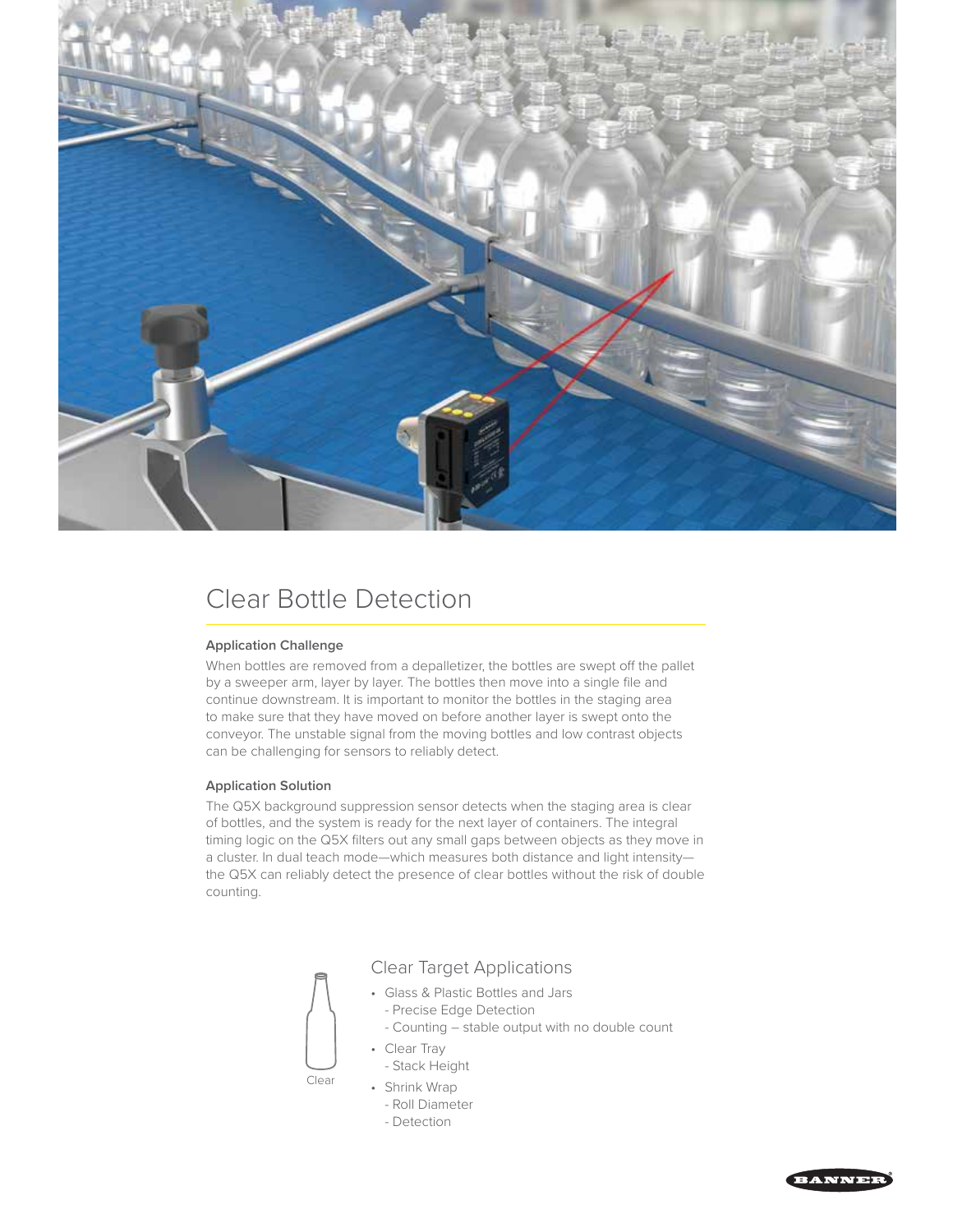

# Dog Food Pallet Detection

#### **Application Challenge**

In packaging lines, the final step is the stretch wrapper. Bags of dog food are stacked on pallets, each pallet needs to be stretch wrapped to help protect the finished goods during transport. Varying pallet heights require a sensing solution to determine the position of the top of the pallet, in order to ensure that each pallet is fully wrapped.

#### **Application Solution**

The Q5X laser distance sensor is mounted to the top of the stretch wrapper to verify the height of dog food bags on the pallet. When the sensor no longer detects product at the taught distance, the stretch wrapper is stopped since the pallet is fully wrapped. The Q5X sensor is unaffected by color transitions and can reliably detect all different varieties of dog food, regardless of package color or reflectivity.

#### Packaging Target Applications

- End of Line Pallet Detection
- Shrink Wrap Detection
- Carton Full/Empty

• Case Packer



• Flexible Packaging/Pouch Filling



# Automotive Seat Inspection

#### **Application Challenge**

In automotive quality inspections, verifying the presence of dark parts against an equally dark background is extremely common. For example, many car seats consist of black fabric or leather material with black plastic components, such as levers and buttons to adjust seat height and tilt.

#### **Application Solution**

Banner's Q5X problem-solving sensor has no difficulty detecting dark targets on dark backgrounds when there is a height difference. The exceptionally high excess gain enables the Q5X sensor to reliably detect even the darkest objects (<6% reflective black targets) even against a dark target at all distances from 95 mm to 5 m.

#### Dark Target Applications

- Black Plastic/Rubber/Leather Detection
- Tire Detection
	- Dashboard Assembly
- Interior/Exterior Panel Assembly Dark surface

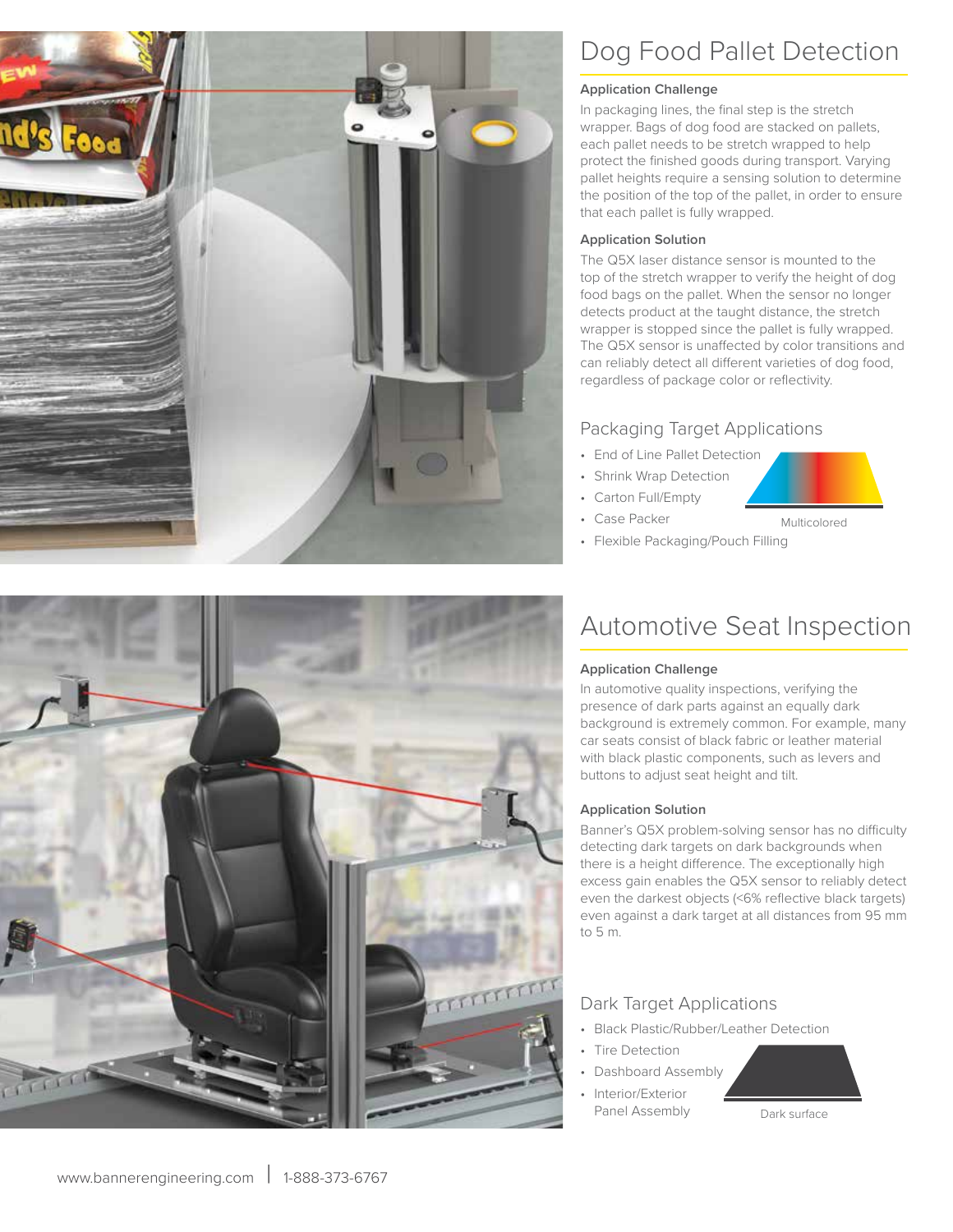



#### Jam Detection Modes

*Jam Retroreflective*: Most reliable teach mode that can be used when teaching a back rail or other stationary target as a reference.

*Jam Background Suppression*: Allows for jam detection across a specific area without requiring a background.

# Jam Detection

#### **What is Jam Detection?**

Throughout conveyor lines there are many areas that are prone to jams causing packages to pile up. Jams require a person to intervene by manually shutting down the conveyor to clear the jam or to use tools to clear the jam while the conveyor is still running. This can impact throughput, cause damage to product, create excessive wear on equipment and can pose a safety concern for people working near the equipment.

#### **What is the Problem with the Current Method for Detecting Jams?**

The most common method for detecting jams is by using "jam photo-eyes". These jam photo-eyes require gaps between packages to detect a jam. It is very common for packages to be side by side and have no gaps between them. As a result, when no gaps are detected, the sensor falsely alerts the operator that there is a jam, wasting time and adding expense.

#### **How does Banner Solve this Problem?**

The Banner Q5X Jam Detection Sensor can detect jams faster and more accurately since it does not rely on gaps. Instead, it extends the functionality of Banner's existing dual mode technology to look for a change in signal strength and distance between the face of the sensor and the packages. The sensor can easily detect when packages are freely flowing and if the line becomes jammed, the Q5X immediately alerts the operator. This reduces false-positives and excessive delays in detecting product jams, while also allowing for increased line-speeds and throughput without concern for causing more false jam detections.